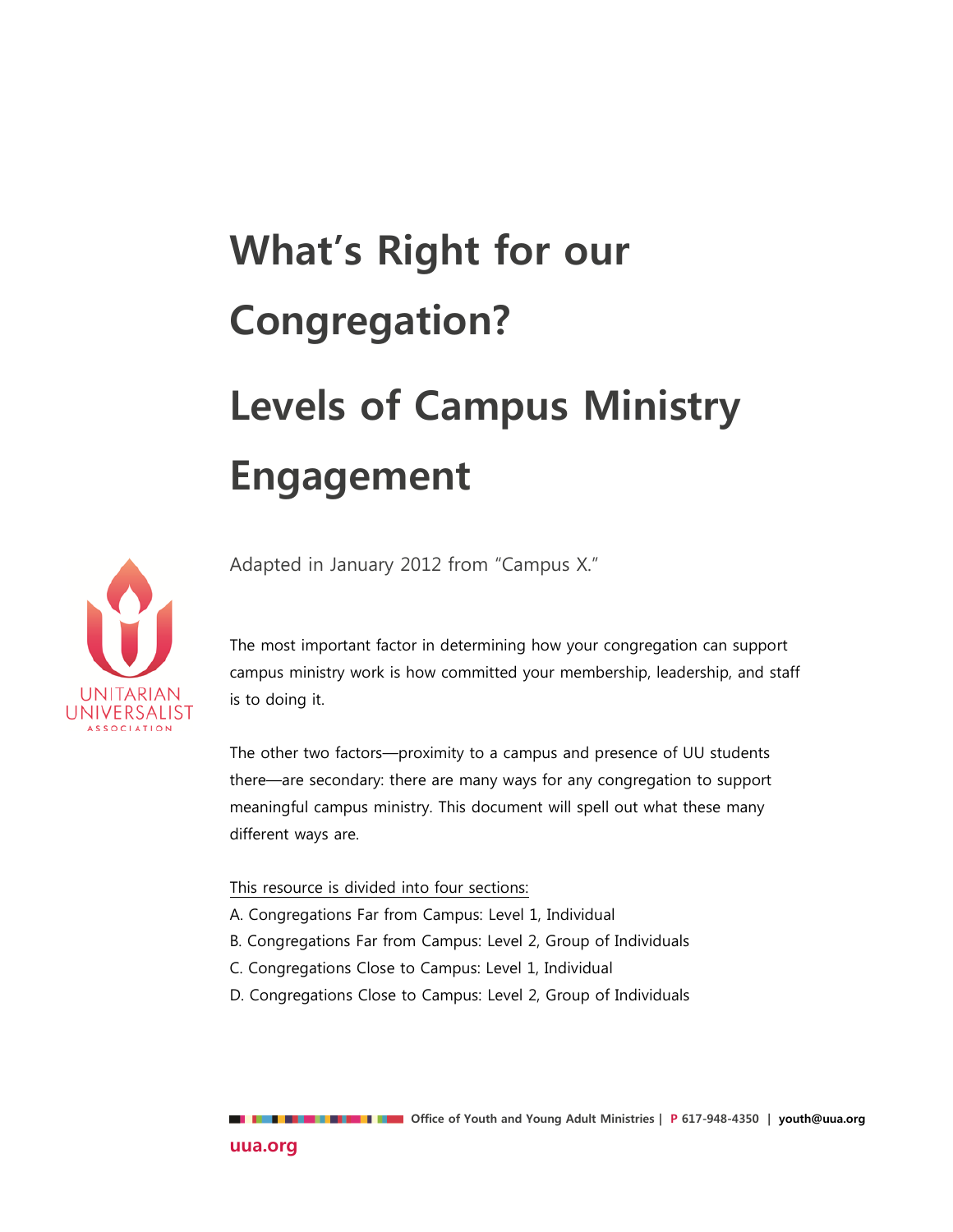#### **A. Congregations Far from Campus: Level 1**

Things a single individual can do to support campus ministry – even if you're not near a campus!

# Support students from your congregation who are headed for (or already in) college by:

- Making sure they receive your congregation's newsletter at their college address
- Participating in the Bridge Connections program, so that the UUA Office of Youth and Young Adult Ministries can forward the contact information of your bridging youth onto a congregation or campus ministry group near their new location <http://www.uua.org/re/youngadults/47778.shtml>
- Making sure they are welcomed back during services at semester/holiday breaks
- With the student's permission, calling the congregation nearest to their campus and letting them know of the student's presence

#### Build congregational support for campus ministry by:

- Encouraging your minister to preach about campus ministry
- Speaking about the importance of supporting campus ministry at congregational functions (in other committees you serve on, etc.)
- Writing articles about campus ministry for your newsletter, with stories or quotes from the young adult students in your congregation
- Encouraging your congregation's religious professionals (director of religious education, office administrator, and/or minister) to contact recently bridged young adults who are new to the area when they are provided the bridgers' new contactinformation by the UUA through the Bridge Connections program <http://www.uua.org/re/youngadults/47778.shtml>
- Establishing an annual budget allocation to your congregation's campus ministry outreach
- Encouraging members of your congregation to contribute financially to your congregation's campus ministry outreach
- Educating yourself and members of your congregation about campus ministry using resources from the UUA Office of Youth and Young Adult Ministries



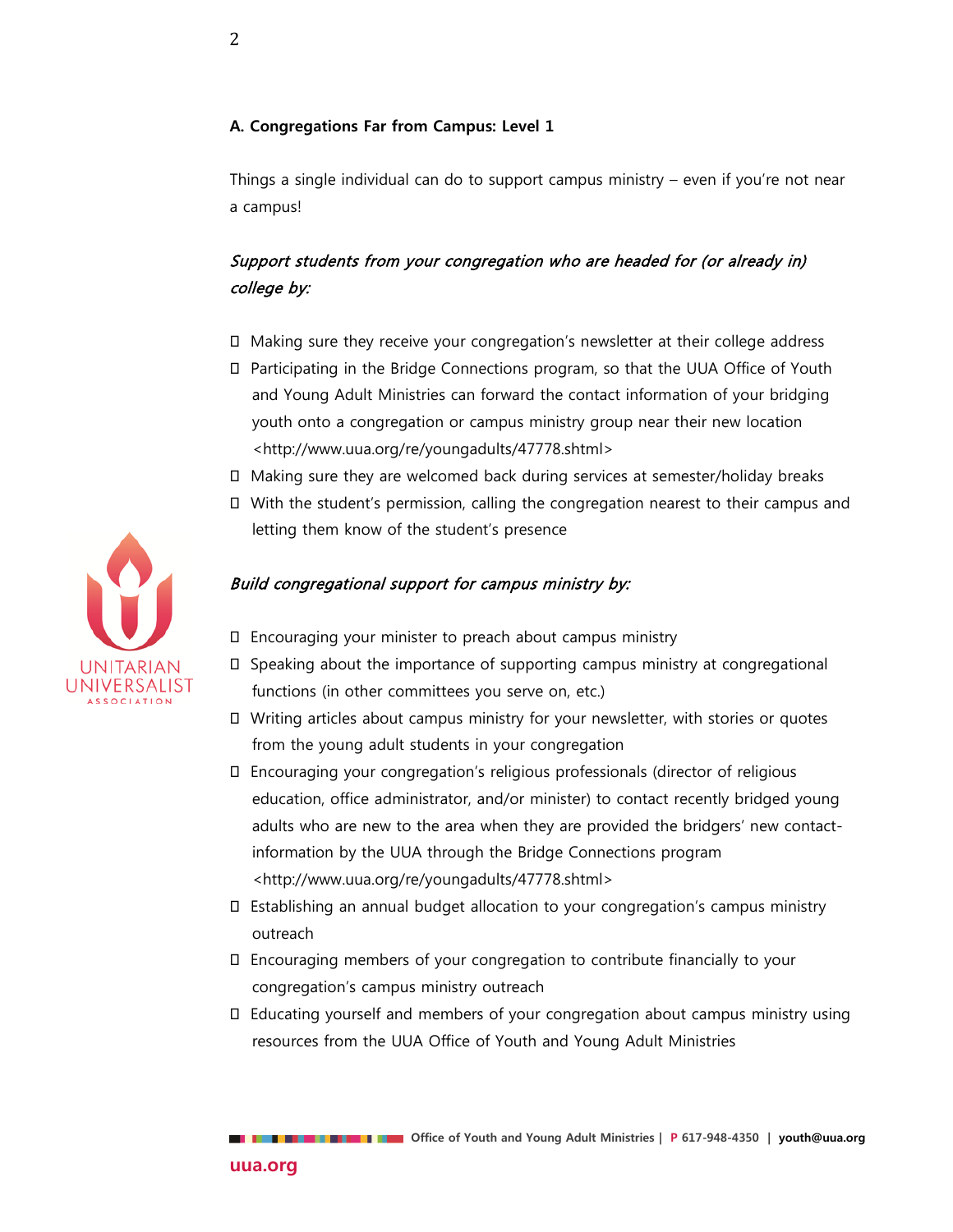#### **B. Congregations Far from Campus: Level 2**

Things a few people can do to support campus ministry – even if you're not near a campus!

# Support students from your congregation who are headed for (or already in) college by doing these things from Level 1:

- Making sure they receive your congregation's newsletter at their college address
- Participating in the Bridge Connections program, so that the UUA Office of Youth and Young Adult Ministries can forward the contact information of your bridging youth onto a congregation or campus ministry group near their new location <http://www.uua.org/re/youngadults/47778.shtml>
- Making sure they are welcomed back during services at semester/holiday breaks
- With the student's permission, calling the congregation nearest to their campus and letting them know of the student's presence

#### plus:

- $\square$  Sponsoring a bridging ceremony in which graduating seniors are welcomed into young adulthood or the congregations as a whole. (This is meant to differ from a graduation ceremony, which honors an "end" rather than a transition. See "Resources for Bridging from Youth to Young Adulthood" for more information: <http://www.uua.org/re/youngadults/47778.shtml>)
- Sending UU care packages to students at the beginning of semesters or around holidays. (Watch a video where one leader describes her congregation's care package outreach efforts under "Webinar Recordings and Conference Calls" on the Multimedia Resources for Campus Ministry page <http://www.uua.org/re/campusministry/multimedia/index.shtml>. Title of webinar

is "Best Practices in CM, II: Long Distance Campus Ministry," presenter Betty Jeanne Rueters-Ward)

# Build congregational support for campus ministry by doing these things from Level 1:

Encouraging your minister to preach about campus ministry

 **Office of Youth and Young Adult Ministries | P 617-948-4350 | youth@uua.org**

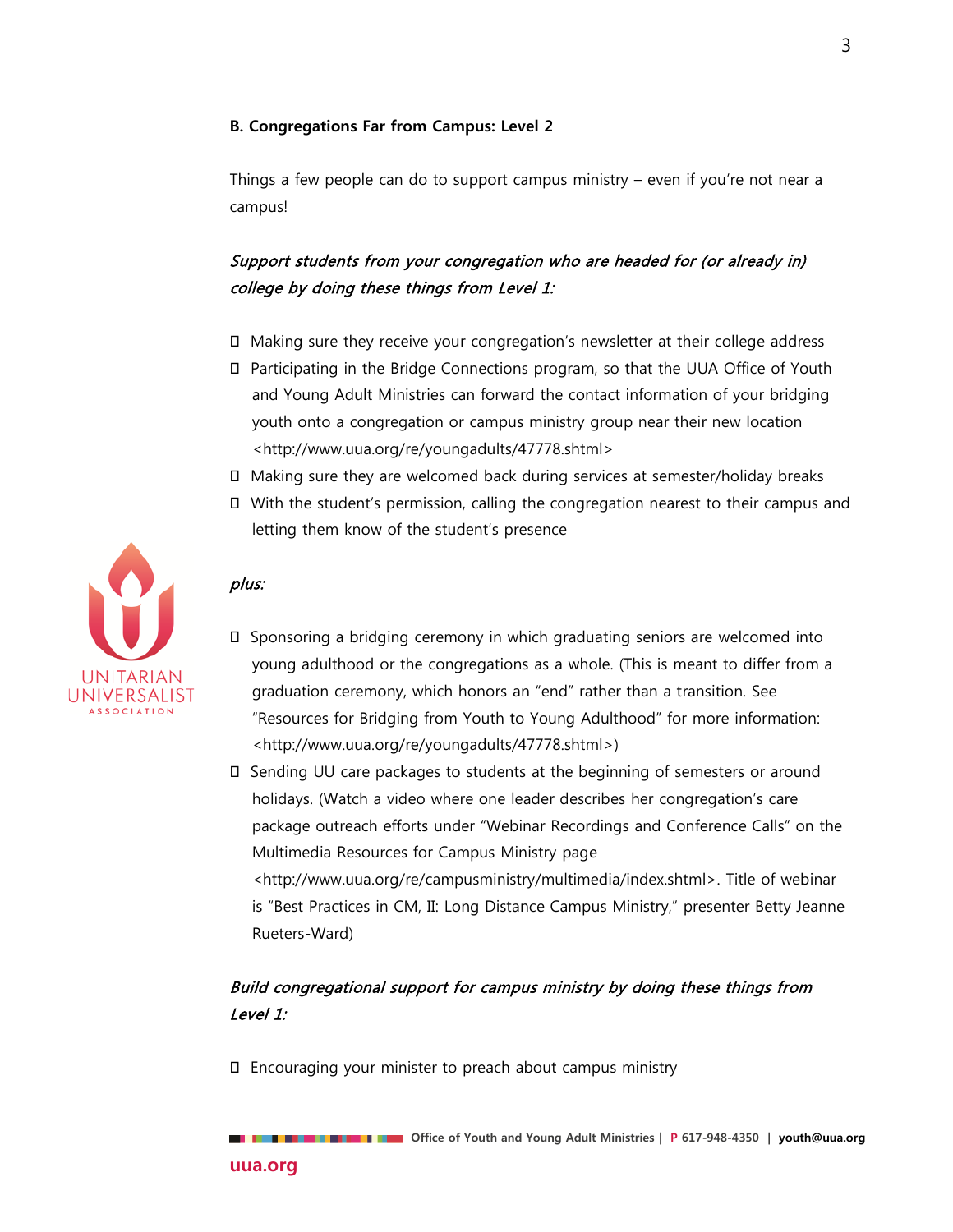- $\square$  Speaking about the importance of supporting campus ministry at congregational functions (in other committees you serve on, etc.)
- Writing articles about campus ministry for your newsletter, with stories or quotes from the young adult students in your congregation
- Encouraging your congregation's religious professionals (director of religious education, office administrator, and/or minister) to contact recently bridged young adults who are new to the area when they are provided the bridgers' new contactinformation by the UUA through the Bridge Connections program <http://www.uua.org/re/youngadults/47778.shtml>
- Establishing an annual budget allocation to your congregation's campus ministry outreach
- Encouraging members of your congregation to contribute financially to your congregation's campus ministry outreach
- Educating yourself and members of your congregation about campus ministry using resources from the UUA Office of Youth and Young Adult Ministries



#### plus:

- Encouraging members of your congregation to become involved with your district's equivalent to a campus ministry steering committee (District Staff page <http://www.uua.org/directory/districts>)
- Attending online workshops, virtual gatherings or conference calls on campus ministry with the UUA Office of Youth and Young Adult Ministries (For more information go to the "Stay in the Know with your Wider Campus Ministry Community" page, <http://www.uua.org/re/campusministry/277283.shtml>)
- Organizing a training for your congregation on campus ministry provided by local leaders or UUA Region/District Staff or the Office of Youth and Young Adult Ministries. Invite nearby congregations to attend as well! (Region/District Staff: <http://www.uua.org/directory/districts>; Office of Youth and Young Adult Ministries: <ya-cm@uua.org>)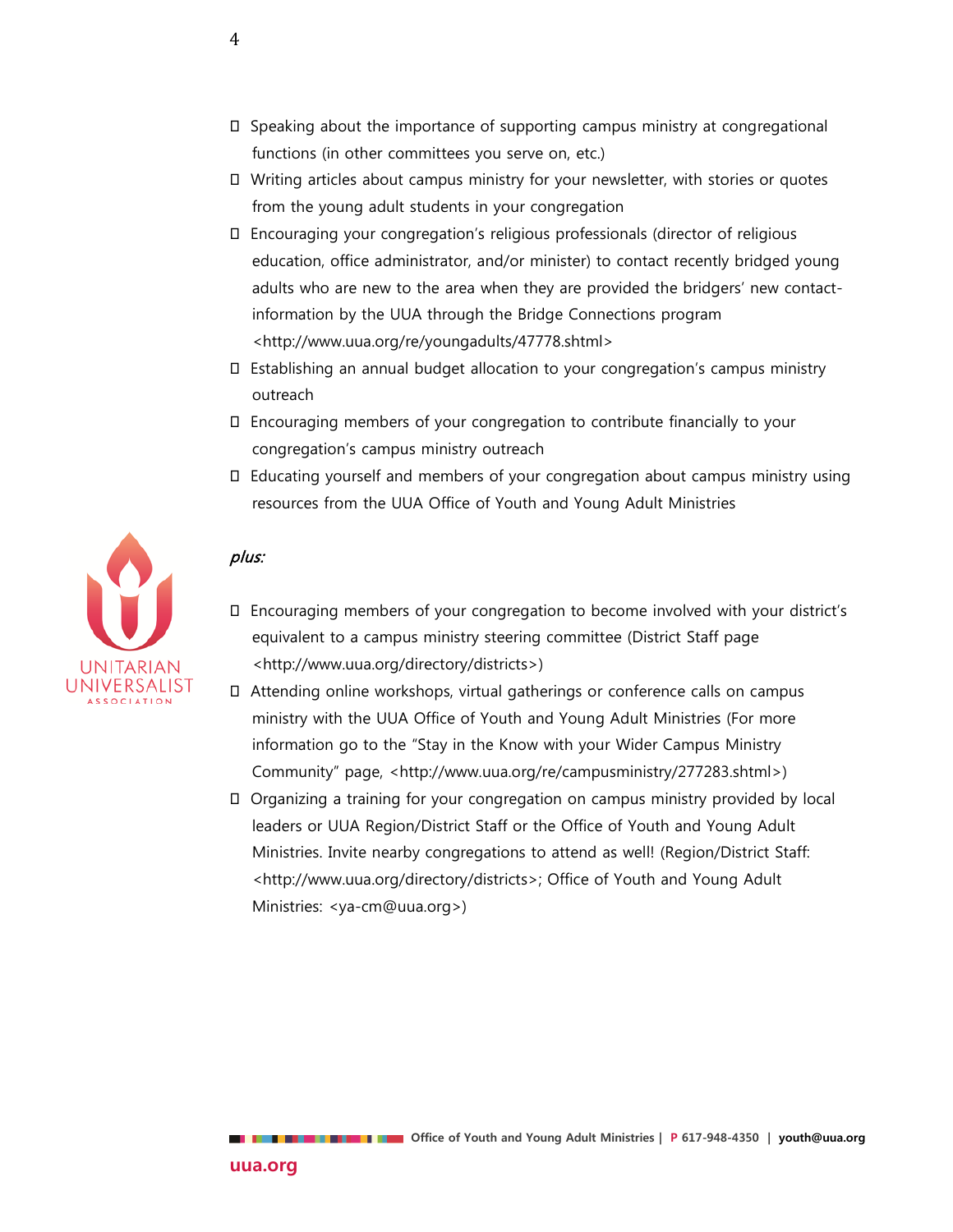#### **C. Congregations Close to Campus: Level 1**

Things a single individual can do to support campus ministry  $-$  if your congregation is near a campus

# Support students from your congregation who are headed for (or already in) college by:

- Making sure they receive your congregation's newsletter at their college address
- Participating in the Bridge Connections program, so that the UUA Office of Youth and Young Adult Ministries can forward the contact information of your bridging youth onto a congregation or campus ministry group near their new location <http://www.uua.org/re/youngadults/47778.shtml>
- Making sure they are welcomed back during services at semester/holiday breaks
- With the student's permission, calling the congregation nearest to their campus and letting them know of the student's presence

#### Building congregational support for campus ministry by:

- Encouraging your minister to preach about campus ministry
- Speaking about the importance of supporting campus ministry at congregational functions (in other committees you serve on, etc.)
- Writing articles about campus ministry for your newsletter, with stories or quotes from the young adult students in your congregation
- Encouraging your congregation's religious professionals (director of religious education, office administrator, and/or minister) to contact recently bridged young adults who are new to the area when they are provided the bridgers' new contactinformation by the UUA through the Bridge Connections program <http://www.uua.org/re/youngadults/47778.shtml>
- Establishing an annual budget allocation to your congregation's campus ministry outreach
- Encouraging members of your congregation to contribute financially to your congregation's campus ministry outreach
- Educating yourself and members of your congregation about campus ministry using resources from the UUA Office of Youth and Young Adult Ministries
- Working to get support for campus ministry written into your congregation's official mission statements; outreach materials; job descriptions, etc.

 **Office of Youth and Young Adult Ministries | P 617-948-4350 | youth@uua.org**

# NIVERSALIST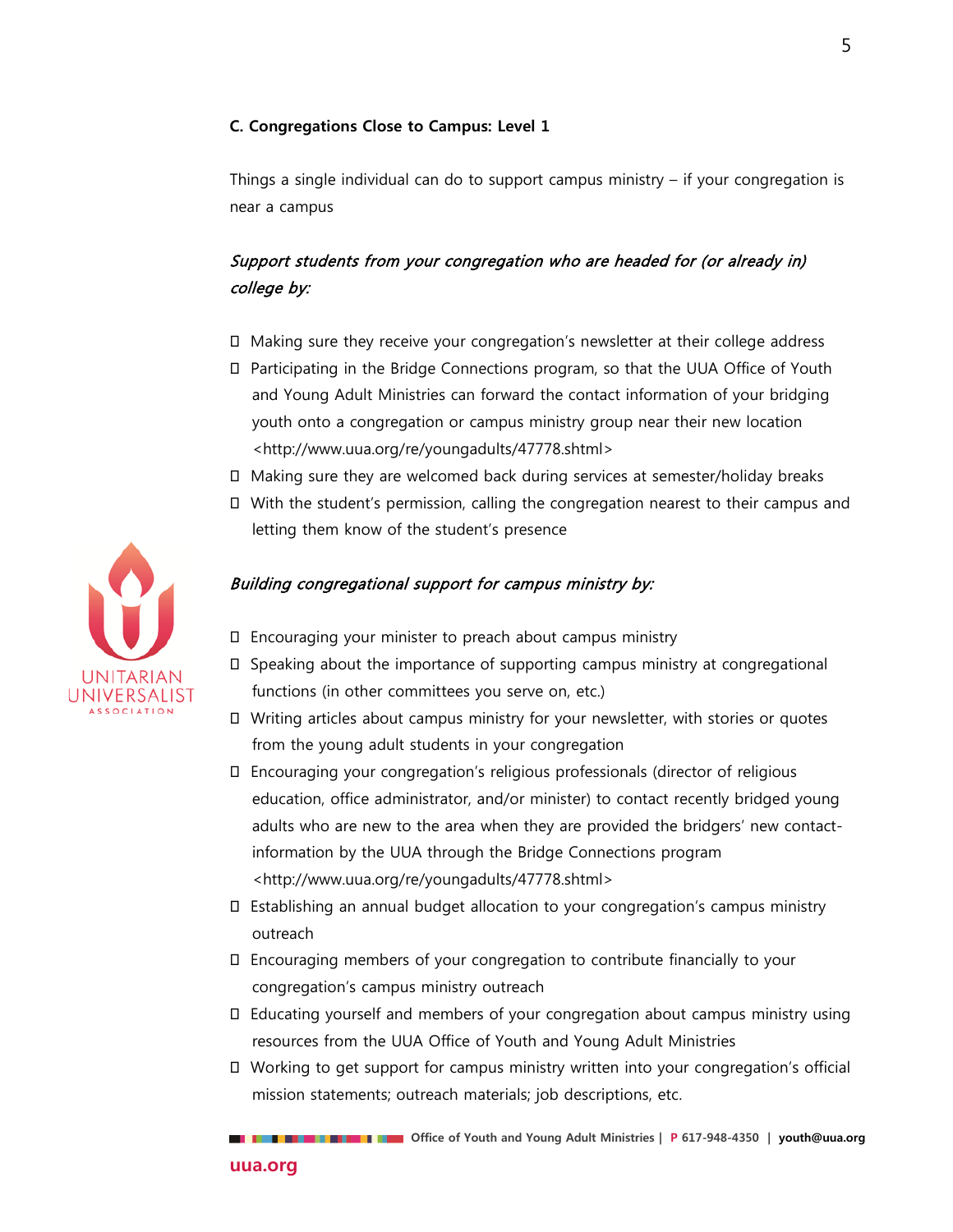#### Promote Unitarian Universalism on campus by:

- Making sure that the congregation is listed in student handbooks or materials distributed by the religious life office, and on any surveys taken of incoming students.
- Making sure materials about UUism and your congregation are on display in the campus chapel or appropriate office (with offers of rides to services!). Consider labeling old UU World magazines with information about your congregation and distributing them on campus.
- Making sure that the campus chaplain or religious official knows about Unitarian Universalism and your congregation
- Finding out what steps are necessary to establish a UU student group on campus

#### Support UU students by:



- Offering or coordinating the provision of rides to services
- Sending welcome letters to UU students arriving on campus (the chaplain will often not release this information but will mail letters you write)
- □ Maintaining a database of students
- Making sure students get the congregation's newsletter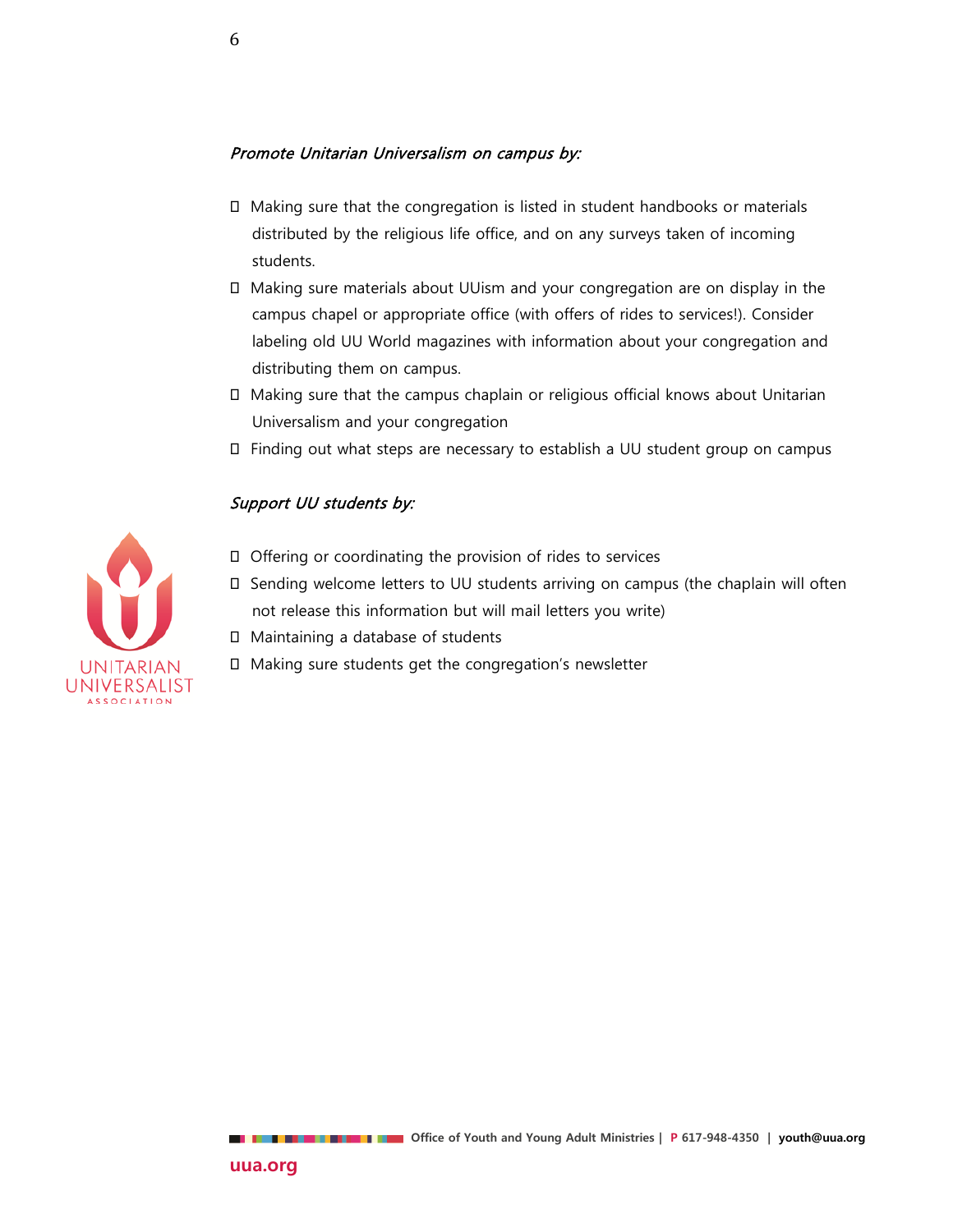#### **D. Congregations Close to Campus: Level 2**

Things a small group of people can do to support campus ministry – if your congregation is near a campus

# Support students from your congregation who are headed for (or already in) college by doing these things from Level A:

- Making sure they receive your congregation's newsletter at their college address
- Participating in the Bridge Connections program, so that the UUA Office of Youth and Young Adult Ministries can forward the contact information of your bridging youth onto a congregation or campus ministry group near their new location <http://www.uua.org/re/youngadults/47778.shtml>
- Making sure they are welcomed back during services at semester/holiday breaks
- With the student's permission, calling the congregation nearest to their campus and letting them know of the student's presence

#### plus:

- $\square$  Sponsoring a bridging ceremony in which graduating seniors are welcomed into young adulthood or the congregations as a whole. (This is meant to differ from a graduation ceremony, which honors an "end" rather than a transition. See "Resources for Bridging from Youth to Young Adulthood" for more information: <http://www.uua.org/re/youngadults/47778.shtml>)
	- Sending UU care packages to students at the beginning of semesters or around holidays. (Watch a video where one leader describes her congregation's care package outreach efforts under "Webinar Recordings and Conference Calls" on the Multimedia Resources for Campus Ministry page <http://www.uua.org/re/campusministry/multimedia/index.shtml>. Title of webinar

is "Best Practices in CM, II: Long Distance Campus Ministry," presenter Betty Jeanne Rueters-Ward)

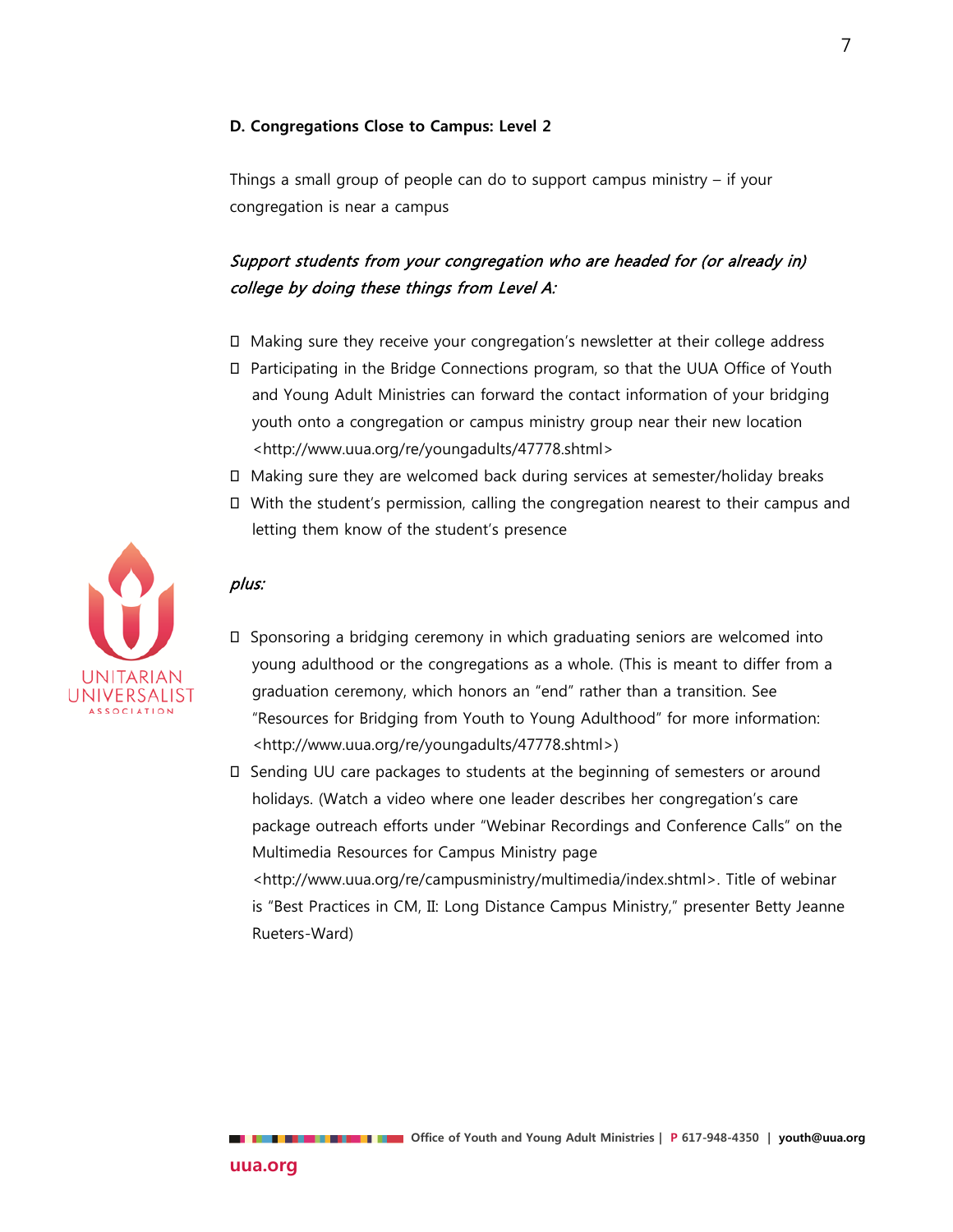# Build congregational support for campus ministry by doing these things from Level 1:

- Encouraging your minister to preach about campus ministry
- $\square$  Speaking about the importance of supporting campus ministry at congregational functions (in other committees you serve on, etc.)
- Writing articles about campus ministry for your newsletter, with stories or quotes from the young adult students in your congregation
- Encouraging your congregation's religious professionals (director of religious education, office administrator, and/or minister) to contact recently bridged young adults who are new to the area when they are provided the bridgers' new contactinformation by the UUA through the Bridge Connections program <http://www.uua.org/re/youngadults/47778.shtml>
- Establishing an annual budget allocation to your congregation's campus ministry outreach
- Encouraging members of your congregation to contribute financially to your congregation's campus ministry outreach
- Educating yourself and members of your congregation about campus ministry using resources from the UUA Office of Youth and Young Adult Ministries
- Working to get support for campus ministry written into your congregation's official mission statements; outreach materials; job descriptions, etc.

#### plus:

- Encouraging members of your congregation to become involved with your district's equivalent to a campus ministry steering committee (Region/District Staff Page: <http://www.uua.org/directory/districts>)
- Attending online workshops, virtual gatherings or conference calls on campus ministry with the UUA Office of Youth and Young Adult Ministries (For more information go to the "Stay in the Know with your Wider Campus Ministry Community" page, <http://www.uua.org/re/campusministry/277283.shtml>)
- Organizing a training for your congregation on campus ministry provided by local leaders or UUA Region/District Staff or the Office of Youth and Young Adult Ministries. Invite nearby congregations to attend as well! (Region/District Staff: <http://www.uua.org/directory/districts/>; Office of Youth and Young Adult Ministries: ya-cm@uua.org)